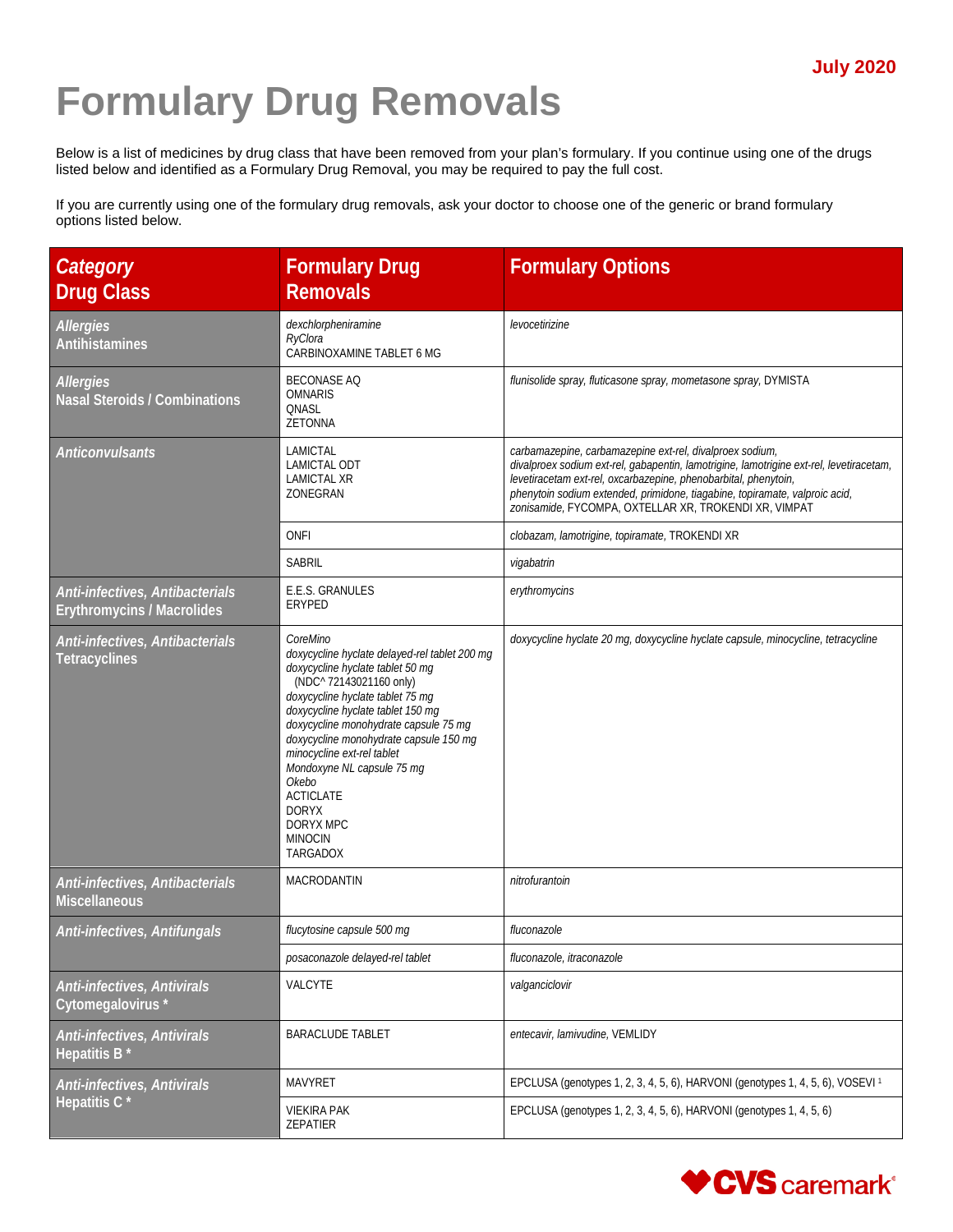| Category<br><b>Drug Class</b>                                                                                            | <b>Formulary Drug</b><br><b>Removals</b>                                                      | <b>Formulary Options</b>                                                                                                                         |
|--------------------------------------------------------------------------------------------------------------------------|-----------------------------------------------------------------------------------------------|--------------------------------------------------------------------------------------------------------------------------------------------------|
| Anti-infectives, Antivirals<br>Herpes*                                                                                   | acyclovir cream<br>VALTREX                                                                    | acyclovir capsule, acyclovir tablet, valacyclovir                                                                                                |
| Antiobesity                                                                                                              | CONTRAVE<br><b>QSYMIA</b>                                                                     | SAXENDA                                                                                                                                          |
| Anxiety <sup>*</sup><br><b>Benzodiazepines</b>                                                                           | <b>XANAX</b><br><b>XANAX XR</b>                                                               | alprazolam, clonazepam, diazepam, lorazepam, oxazepam                                                                                            |
| Asthma *<br>Beta Agonists, Short-Acting                                                                                  | PROAIR HFA<br>PROAIR RESPICLICK<br>PROVENTIL HFA<br><b>VENTOLIN HFA</b><br><b>XOPENEX HFA</b> | albuterol sulfate CFC-free aerosol, levalbuterol tartrate CFC-free aerosol                                                                       |
| Asthma *<br><b>Leukotriene Modulators</b>                                                                                | <b>SINGULAIR</b>                                                                              | montelukast, zafirlukast, zileuton ext-rel                                                                                                       |
| Asthma *<br><b>Steroid Inhalants</b>                                                                                     | <b>ALVESCO</b><br><b>ASMANEX</b><br><b>ASMANEX HFA</b>                                        | ARNUITY ELLIPTA, FLOVENT DISKUS, FLOVENT HFA,<br>PULMICORT FLEXHALER, QVAR REDIHALER                                                             |
| Asthma <sup>*</sup> or Chronic Obstructive<br>Pulmonary Disease (COPD)*<br>Steroid / Beta Agonist<br><b>Combinations</b> | <b>DULERA</b>                                                                                 | ADVAIR DISKUS, ADVAIR HFA, BREO ELLIPTA, SYMBICORT                                                                                               |
| <b>Attention Deficit Hyperactivity</b>                                                                                   | <b>EVEKEO</b>                                                                                 | amphetamine-dextroamphetamine mixed salts, methylphenidate                                                                                       |
| Disorder*                                                                                                                | <b>INTUNIV</b>                                                                                | amphetamine-dextroamphetamine mixed salts ext-rel <sup>t</sup> , atomoxetine,<br>guanfacine ext-rel, methylphenidate ext-rel +, MYDAYIS, VYVANSE |
| <b>Autoimmune Conditions</b>                                                                                             | <b>ACTEMRA</b>                                                                                | ENBREL, HUMIRA, RINVOQ, XELJANZ, XELJANZ XR                                                                                                      |
|                                                                                                                          | CIMZIA                                                                                        | COSENTYX, ENBREL, HUMIRA, OTEZLA, RINVOQ, SKYRIZI,<br>STELARA SUBCUTANEOUS, TREMFYA, XELJANZ, XELJANZ XR                                         |
|                                                                                                                          | <b>ENTYVIO</b>                                                                                | HUMIRA, STELARA SUBCUTANEOUS, XELJANZ, XELJANZ XR                                                                                                |
|                                                                                                                          | KINERET                                                                                       | ENBREL, HUMIRA, RINVOQ, XELJANZ, XELJANZ XR                                                                                                      |
|                                                                                                                          | ORENCIA CLICKJECT<br>ORENCIA INTRAVENOUS<br>ORENCIA SUBCUTANEOUS                              | COSENTYX, ENBREL, HUMIRA, OTEZLA, RINVOQ, STELARA SUBCUTANEOUS,<br>XELJANZ, XELJANZ XR                                                           |
|                                                                                                                          | <b>SIMPONI</b>                                                                                | COSENTYX, ENBREL, HUMIRA, OTEZLA, RINVOQ, STELARA SUBCUTANEOUS,<br>XELJANZ, XELJANZ XR                                                           |
|                                                                                                                          | <b>TALTZ</b>                                                                                  | COSENTYX, ENBREL, HUMIRA, OTEZLA, SKYRIZI, STELARA SUBCUTANEOUS,<br>TREMFYA, XELJANZ, XELJANZ XR                                                 |
| Cancer<br>Chronic Myelogenous Leukemia *                                                                                 | <b>GLEEVEC</b><br><b>TASIGNA</b>                                                              | imatinib mesylate, BOSULIF, SPRYCEL                                                                                                              |
| Cancer<br>Prostate <sup>*</sup><br>Hormonal Agents, Antiandrogens                                                        | NILANDRON<br>ZYTIGA                                                                           | abiraterone, bicalutamide, XTANDI, YONSA                                                                                                         |
| Cardiovascular<br>Antiarrhythmics                                                                                        | <b>BETAPACE</b><br><b>BETAPACE AF</b>                                                         | sotalol                                                                                                                                          |
| Cardiovascular<br>Antilipemics<br><b>Cholesterol Absorption Inhibitors</b>                                               | ZETIA                                                                                         | ezetimibe                                                                                                                                        |
| Cardiovascular<br>Antilipemics<br><b>Fibrates</b>                                                                        | fenofibrate tablet 120 mg<br>FENOGLIDE TABLET 120 MG<br>TRICOR                                | fenofibrate (except fenofibrate tablet 120 mg), fenofibric acid delayed-rel                                                                      |

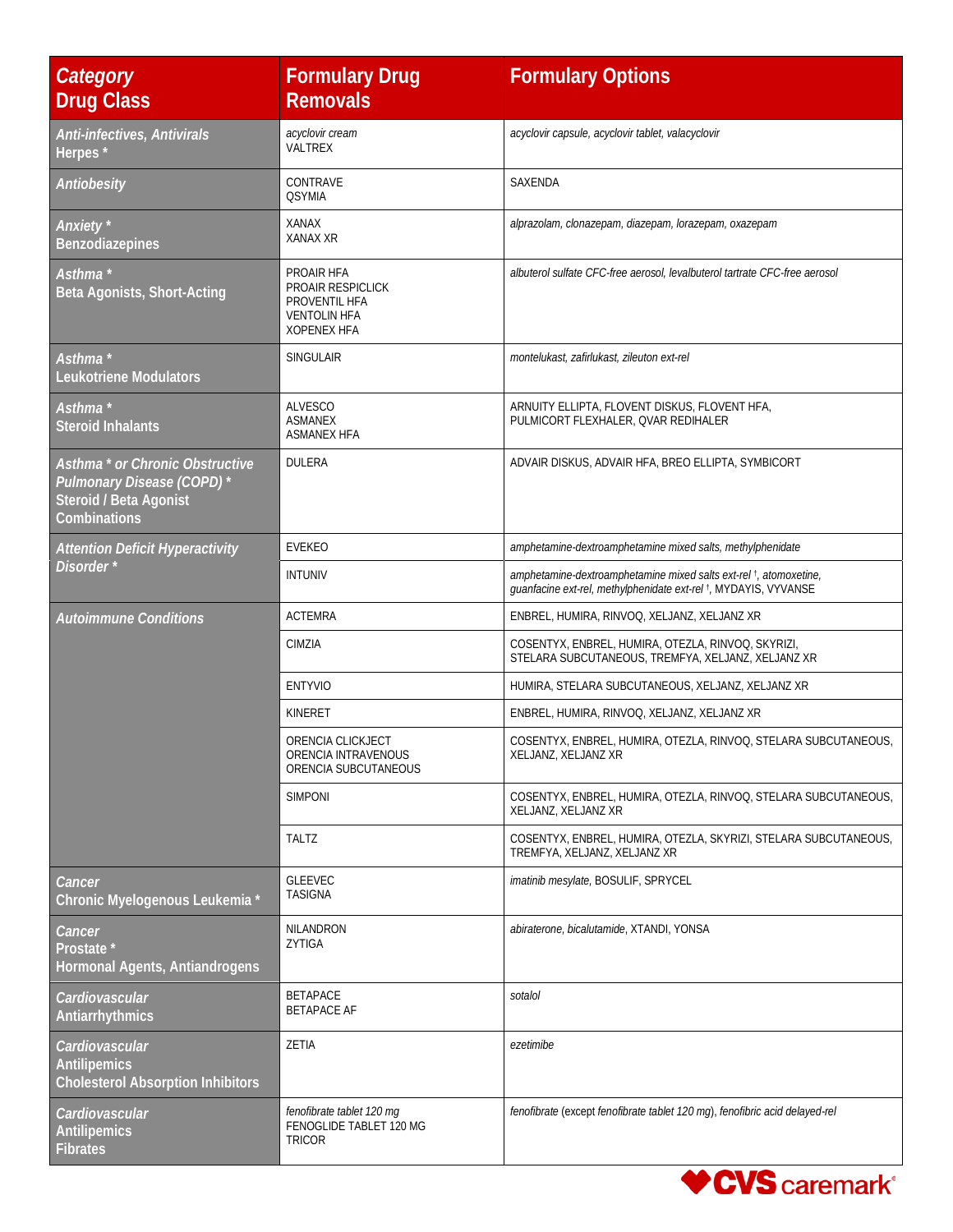| Category<br><b>Drug Class</b>                                                                                      | <b>Formulary Drug</b><br><b>Removals</b>                                                  | <b>Formulary Options</b>                                                                                                                                                                                                                                      |
|--------------------------------------------------------------------------------------------------------------------|-------------------------------------------------------------------------------------------|---------------------------------------------------------------------------------------------------------------------------------------------------------------------------------------------------------------------------------------------------------------|
| Cardiovascular<br><b>Antilipemics</b><br><b>HMG-CoA Reductase Inhibitors</b><br>(HMGs or Statins) / Combinations 2 | <b>ALTOPREV</b><br>CRESTOR<br><b>LESCOL XL</b><br><b>LIPITOR</b><br>LIVALO                | atorvastatin, ezetimibe-simvastatin, fluvastatin, lovastatin, pravastatin,<br>rosuvastatin, simvastatin                                                                                                                                                       |
| Cardiovascular<br>Antilipemics<br><b>PCSK9 Inhibitors</b>                                                          | <b>REPATHA</b>                                                                            | PRALUENT                                                                                                                                                                                                                                                      |
| Cardiovascular<br><b>Digitalis Glycosides</b>                                                                      | <b>LANOXIN TABLET</b><br>(125 MCG and 250 MCG only)                                       | digoxin                                                                                                                                                                                                                                                       |
| Cardiovascular<br><b>Diuretics</b>                                                                                 | <b>DYRENIUM</b>                                                                           | amiloride, triamterene                                                                                                                                                                                                                                        |
| Carnitine Deficiency                                                                                               | CARNITOR<br><b>CARNITOR SF</b>                                                            | levocarnitine                                                                                                                                                                                                                                                 |
| <b>Chronic Obstructive Pulmonary</b><br>Disease (COPD)<br>Anticholinergics                                         | TUDORZA                                                                                   | INCRUSE ELLIPTA, SPIRIVA, YUPELRI                                                                                                                                                                                                                             |
| <b>Chronic Obstructive Pulmonary</b><br>Disease (COPD)<br>Anticholinergic / Beta Agonist<br>Combinations           | <b>COMBIVENT RESPIMAT</b>                                                                 | ipratropium-albuterol inhalation solution, ANORO ELLIPTA,<br>BEVESPI AEROSPHERE, STIOLTO RESPIMAT                                                                                                                                                             |
| Contraceptives<br>Monophasic                                                                                       | <b>BEYAZ</b><br>MINASTRIN 24 FE<br>TAYTULLA<br>YAZ                                        | ethinyl estradiol-drospirenone, ethinyl estradiol-drospirenone-levomefolate,<br>ethinyl estradiol-norethindrone acetate, ethinyl estradiol-norethindrone acetate-iron                                                                                         |
| Contraceptives<br>Triphasic                                                                                        | ORTHO TRI-CYCLEN LO                                                                       | ethinyl estradiol-norgestimate                                                                                                                                                                                                                                |
| Contraceptives<br><b>Four Phase</b>                                                                                | NATAZIA                                                                                   | ethinyl estradiol-drospirenone, ethinyl estradiol-drospirenone-levomefolate,<br>ethinyl estradiol-levonorgestrel, ethinyl estradiol-norethindrone acetate,<br>ethinyl estradiol-norethindrone acetate-iron, ethinyl estradiol-norgestimate,<br>LO LOESTRIN FE |
| Cystic Fibrosis*<br><b>Inhaled Antibiotics</b>                                                                     | <b>TOBI</b><br>TOBI PODHALER                                                              | tobramycin inhalation solution, BETHKIS                                                                                                                                                                                                                       |
| <b>Dental</b><br><b>Cavity/Caries Prevention</b>                                                                   | PREVIDENT                                                                                 | Consult doctor                                                                                                                                                                                                                                                |
| Depression *<br>Antidepressants, Selective<br>Serotonin Reuptake Inhibitors<br>(SSRIs)                             | fluoxetine tablet 60 mg<br>LEXAPRO<br>PROZAC                                              | citalopram, escitalopram, fluoxetine (except fluoxetine tablet 60 mg), paroxetine HCI,<br>paroxetine HCl ext-rel, sertraline, TRINTELLIX, VIIBRYD                                                                                                             |
| Depression*<br>Antidepressants, Serotonin<br>Norepinephrine Reuptake Inhibitors<br>(SNRIs)                         | venlafaxine ext-rel tablet<br>(except 225 mg)<br>CYMBALTA<br>EFFEXOR XR<br><b>PRISTIQ</b> | desvenlafaxine ext-rel, duloxetine, venlafaxine, venlafaxine ext-rel capsule                                                                                                                                                                                  |
| Depression*<br>Antidepressants,                                                                                    | bupropion ext-rel tablet 450 mg                                                           | bupropion, bupropion ext-rel (except bupropion ext-rel tablet 450 mg)                                                                                                                                                                                         |
| <b>Miscellaneous Agents</b>                                                                                        | OLEPTRO                                                                                   | trazodone                                                                                                                                                                                                                                                     |
| Depression and/or Schizophrenia*<br>Antipsychotics, Atypicals                                                      | ABILIFY<br><b>FANAPT</b><br>SEROQUEL XR                                                   | aripiprazole, clozapine, olanzapine, quetiapine, quetiapine ext-rel, risperidone,<br>ziprasidone, LATUDA, VRAYLAR                                                                                                                                             |

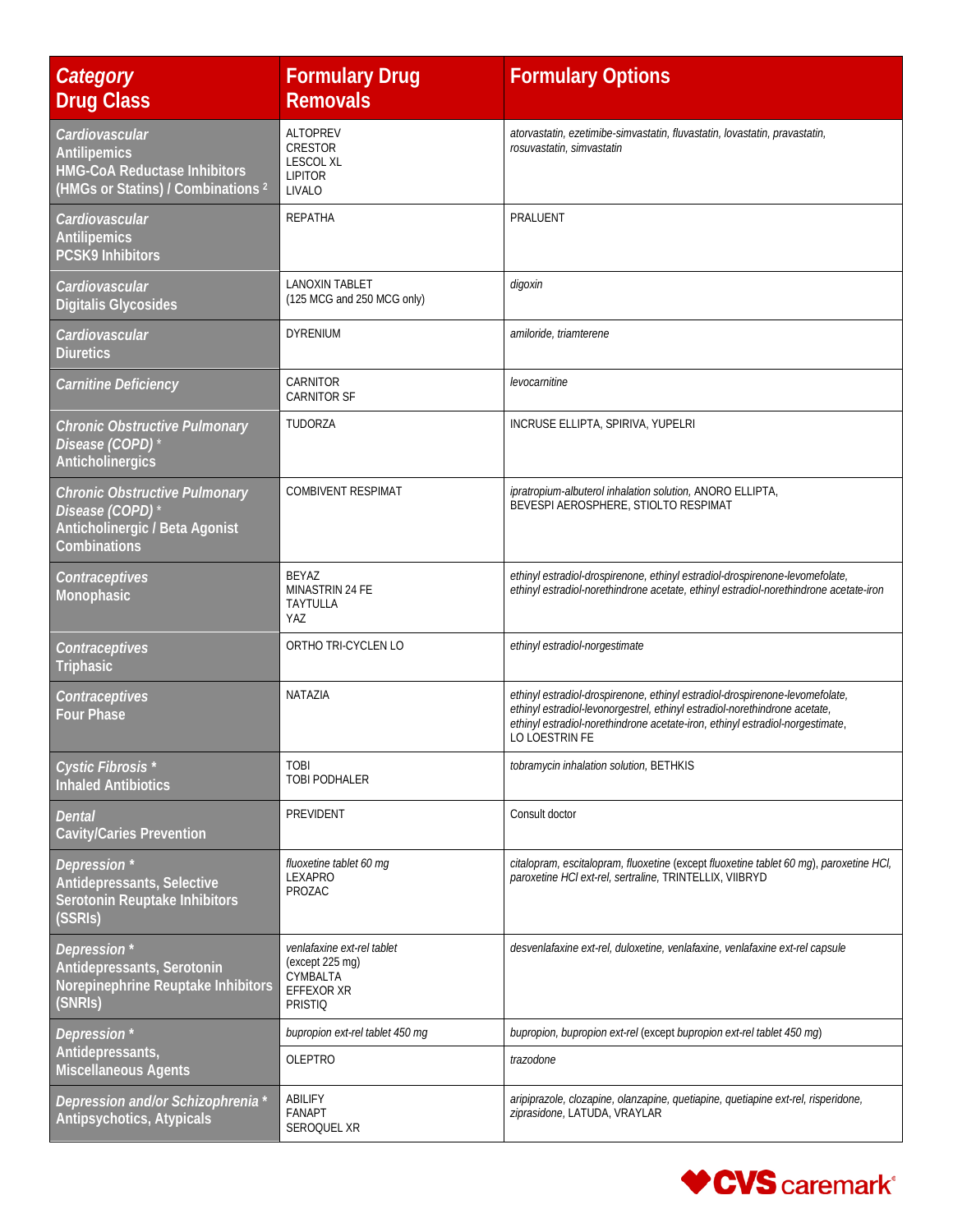| Category<br><b>Drug Class</b>                                   | <b>Formulary Drug</b><br><b>Removals</b>                                                                                                     | <b>Formulary Options</b>                                                                                                                                                                                                    |
|-----------------------------------------------------------------|----------------------------------------------------------------------------------------------------------------------------------------------|-----------------------------------------------------------------------------------------------------------------------------------------------------------------------------------------------------------------------------|
| Dermatology<br>Acne <sup>'</sup>                                | clindamycin gel (NDC^ 68682046275 only)<br>Vanoxide-HC<br><b>ACANYA</b><br><b>BENZACLIN</b><br><b>VELTIN</b><br>ZIANA                        | adapalene, benzoyl peroxide, clindamycin gel (except NDC^ 68682046275),<br>clindamycin solution, clindamycin-benzoyl peroxide, erythromycin solution,<br>erythromycin-benzoyl peroxide, tretinoin, EPIDUO, ONEXTON, TAZORAC |
| Dermatology<br>Actinic Keratosis*                               | fluorouracil cream 0.5%<br>CARAC                                                                                                             | fluorouracil cream 5%, fluorouracil solution, imiguimod, PICATO, TOLAK, ZYCLARA                                                                                                                                             |
| Dermatology<br><b>Antibiotics</b>                               | mupirocin cream                                                                                                                              | gentamicin, mupirocin ointment                                                                                                                                                                                              |
| Dermatology<br><b>Antipsoriatics</b>                            | calcipotriene cream<br>calcitriol ointment<br>SORILUX<br>VECTICAL                                                                            | calcipotriene ointment, calcipotriene solution                                                                                                                                                                              |
| Dermatology<br>Atopic Dermatitis*                               | doxepin cream                                                                                                                                | desonide, hydrocortisone, pimecrolimus, tacrolimus, EUCRISA                                                                                                                                                                 |
| Dermatology<br><b>Rosacea</b>                                   | <b>FINACEA GEL</b><br><b>NORITATE</b>                                                                                                        | azelaic acid gel, metronidazole, FINACEA FOAM, SOOLANTRA                                                                                                                                                                    |
| Dermatology<br>Scars                                            | <b>BEAU RX</b><br><b>CICATRACE</b><br>POLYTOZA<br><b>RECEDO</b><br><b>SCARSILK PAD</b><br>SIL-K PAD<br><b>SILIVEX</b><br><b>SILTREX</b>      | Consult doctor                                                                                                                                                                                                              |
| Dermatology<br>Seborrheic Dermatitis*                           | ketoconazole foam 2%<br>Ketodan                                                                                                              | ketoconazole shampoo 2%, selenium sulfide lotion 2.5%                                                                                                                                                                       |
|                                                                 | <b>XOLEGEL</b>                                                                                                                               | ciclopirox, ketoconazole cream 2%                                                                                                                                                                                           |
| Dermatology<br>Skin Inflammation and Hives *<br>Corticosteroids | clobetasol spray<br><b>CLOBEX SPRAY</b><br>OLUX-E                                                                                            | clobetasol foam                                                                                                                                                                                                             |
|                                                                 | fluocinonide cream 0.1%                                                                                                                      | clobetasol cream                                                                                                                                                                                                            |
|                                                                 | flurandrenolide lotion (NDC^ 24470092112 only)                                                                                               | desonide, hydrocortisone                                                                                                                                                                                                    |
|                                                                 | flurandrenolide ointment<br>hydrocortisone butyrate lipophilic cream 0.1%<br>triamcinolone acetonide aerosol 0.2%<br><b>CORDRAN OINTMENT</b> | hydrocortisone butyrate cream, hydrocortisone butyrate lotion,<br>hydrocortisone butyrate ointment, hydrocortisone butyrate solution, mometasone,<br>triamcinolone cream, triamcinolone lotion, triamcinolone ointment      |
|                                                                 | diflorasone cream<br>diflorasone ointment<br><b>APEXICON E</b><br>PSORCON                                                                    | desoximetasone, fluocinonide (except fluocinonide cream 0.1%), BRYHALI                                                                                                                                                      |
| Dermatology<br><b>Warts</b>                                     | VEREGEN                                                                                                                                      | imiquimod                                                                                                                                                                                                                   |
| Dermatology<br><b>Wound Care Products</b>                       | <b>ALEVICYN GEL</b><br><b>ALEVICYN SG</b><br>ALEVICYN SOLUTION                                                                               | desonide, hydrocortisone                                                                                                                                                                                                    |
| Dermatology<br><b>Miscellaneous Skin Conditions</b>             | <b>ALCORTIN A</b><br>ATOPADERM<br><b>BENSAL HP</b><br>EPICERAM<br><b>KAMDOY</b><br><b>NOVACORT</b><br>SYNERDERM                              | desonide, hydrocortisone                                                                                                                                                                                                    |

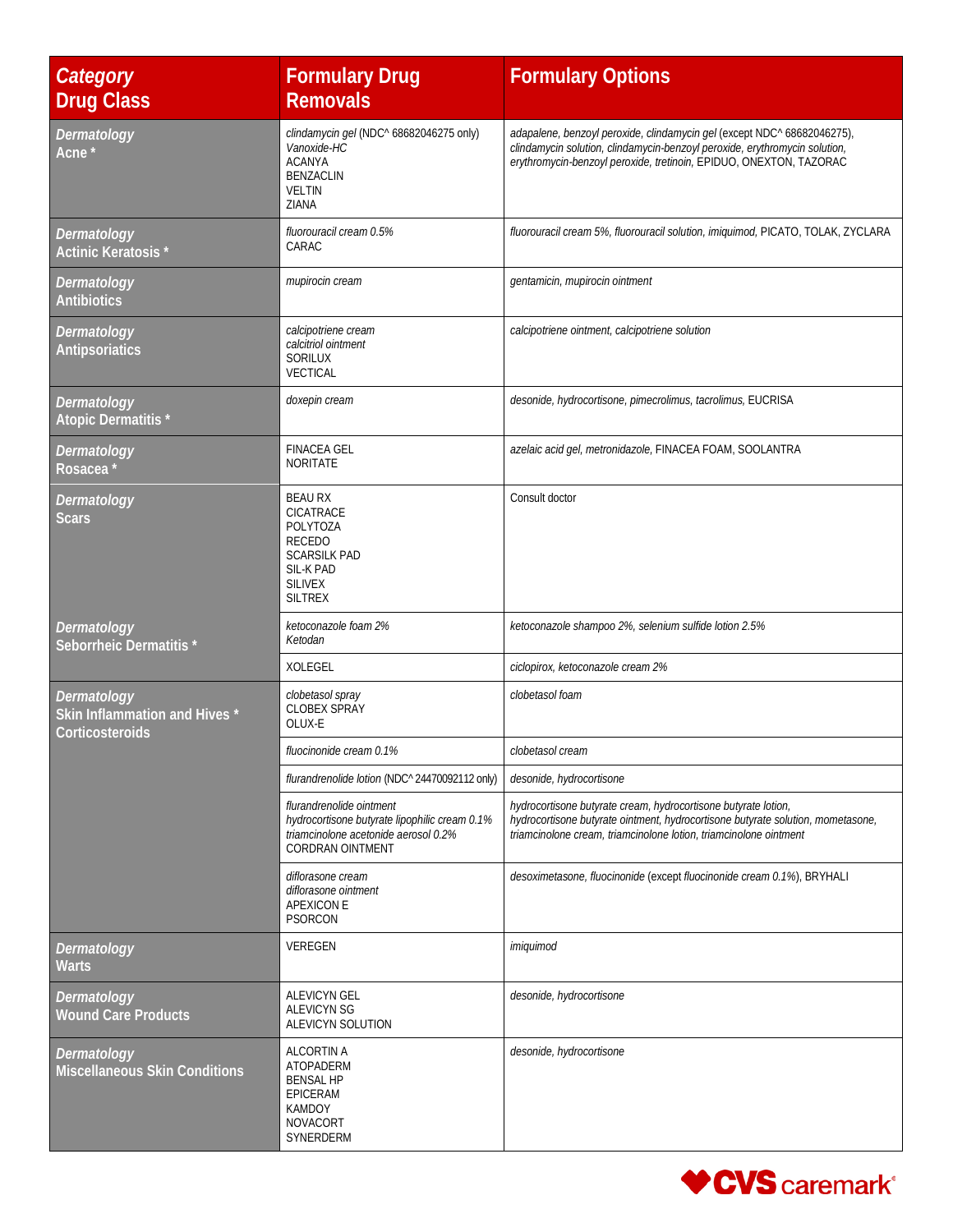| Category<br><b>Drug Class</b>                                                                                                                      | <b>Formulary Drug</b><br><b>Removals</b>                                                                                                                  | <b>Formulary Options</b>                                                 |
|----------------------------------------------------------------------------------------------------------------------------------------------------|-----------------------------------------------------------------------------------------------------------------------------------------------------------|--------------------------------------------------------------------------|
| Diabetes*<br><b>Biguanides</b>                                                                                                                     | metformin ext-rel (generics for FORTAMET and<br>GLUMETZA only)<br><b>FORTAMET</b><br><b>GLUMETZA</b><br><b>RIOMET</b>                                     | metformin, metformin ext-rel (except generics for FORTAMET and GLUMETZA) |
| Diabetes*<br><b>Dipeptidyl Peptidase-4</b><br>(DPP-4) Inhibitors                                                                                   | <b>NESINA</b><br>ONGLYZA<br>TRADJENTA                                                                                                                     | <b>JANUVIA</b>                                                           |
| Diabetes <sup>*</sup><br><b>Dipeptidyl Peptidase-4</b><br>(DPP-4) Inhibitor Combinations                                                           | <b>JENTADUETO</b><br>JENTADUETO XR<br><b>KAZANO</b><br>KOMBIGLYZE XR                                                                                      | JANUMET, JANUMET XR                                                      |
|                                                                                                                                                    | <b>OSENI</b>                                                                                                                                              | JANUMET, JANUMET XR; JANUVIA WITH pioglitazone                           |
| Diabetes <sup>*</sup><br><b>Injectable Incretin Mimetics</b>                                                                                       | <b>BYDUREON</b><br><b>BYETTA</b>                                                                                                                          | OZEMPIC, RYBELSUS, TRULICITY, VICTOZA                                    |
| Diabetes*<br><b>Insulins</b>                                                                                                                       | <b>APIDRA</b><br><b>HUMALOG</b>                                                                                                                           | FIASP, NOVOLOG                                                           |
|                                                                                                                                                    | HUMALOG MIX 50/50                                                                                                                                         | NOVOLOG MIX 70/30                                                        |
|                                                                                                                                                    | HUMALOG MIX 75/25                                                                                                                                         | NOVOLOG MIX 70/30                                                        |
|                                                                                                                                                    | HUMULIN 70/30 3                                                                                                                                           | NOVOLIN 70/30 3                                                          |
|                                                                                                                                                    | HUMULIN N 3                                                                                                                                               | NOVOLIN N 3                                                              |
|                                                                                                                                                    | HUMULIN R 3                                                                                                                                               | NOVOLIN R <sup>3</sup>                                                   |
|                                                                                                                                                    | NOTE: Humulin R U-500 concentrate will not<br>be subject to removal and will continue to be<br>covered.                                                   |                                                                          |
| Diabetes <sup>*</sup>                                                                                                                              | LANTUS                                                                                                                                                    | <b>BASAGLAR, LEVEMIR</b>                                                 |
| Long Acting Insulins                                                                                                                               | <b>TOUJEO</b>                                                                                                                                             | <b>TRESIBA</b>                                                           |
| Diabetes <sup>*</sup><br><b>Insulin Sensitizers</b>                                                                                                | <b>ACTOS</b>                                                                                                                                              | pioglitazone                                                             |
| Diabetes <sup>*</sup><br>Sodium-Glucose<br>Co-transporter 2 (SGLT2) Inhibitors                                                                     | <b>INVOKANA</b>                                                                                                                                           | FARXIGA, JARDIANCE                                                       |
| Diabetes*<br>Sodium-Glucose<br>Co-transporter 2 (SGLT2) Inhibitor /<br><b>Biguanide Combinations</b>                                               | <b>INVOKAMET</b><br><b>INVOKAMET XR</b>                                                                                                                   | SYNJARDY, SYNJARDY XR, XIGDUO XR                                         |
| Diabetes <sup>*</sup><br>Sodium-Glucose<br>Co-transporter 2 (SGLT2) Inhibitor /<br>Dipeptidyl Peptidase-4 (DPP-4)<br><b>Inhibitor Combinations</b> | <b>OTERN</b>                                                                                                                                              | <b>GLYXAMBI</b>                                                          |
| Diabetes <sup>*</sup><br>Supplies, Needles <sup>4</sup>                                                                                            | NOVO NORDISK NEEDLES<br>OWEN MUMFORD NEEDLES<br>PERRIGO NEEDLES<br>ULTIMED NEEDLES<br>All other insulin needles that are not<br><b>BD ULTRAFINE brand</b> | <b>BD ULTRAFINE NEEDLES</b>                                              |

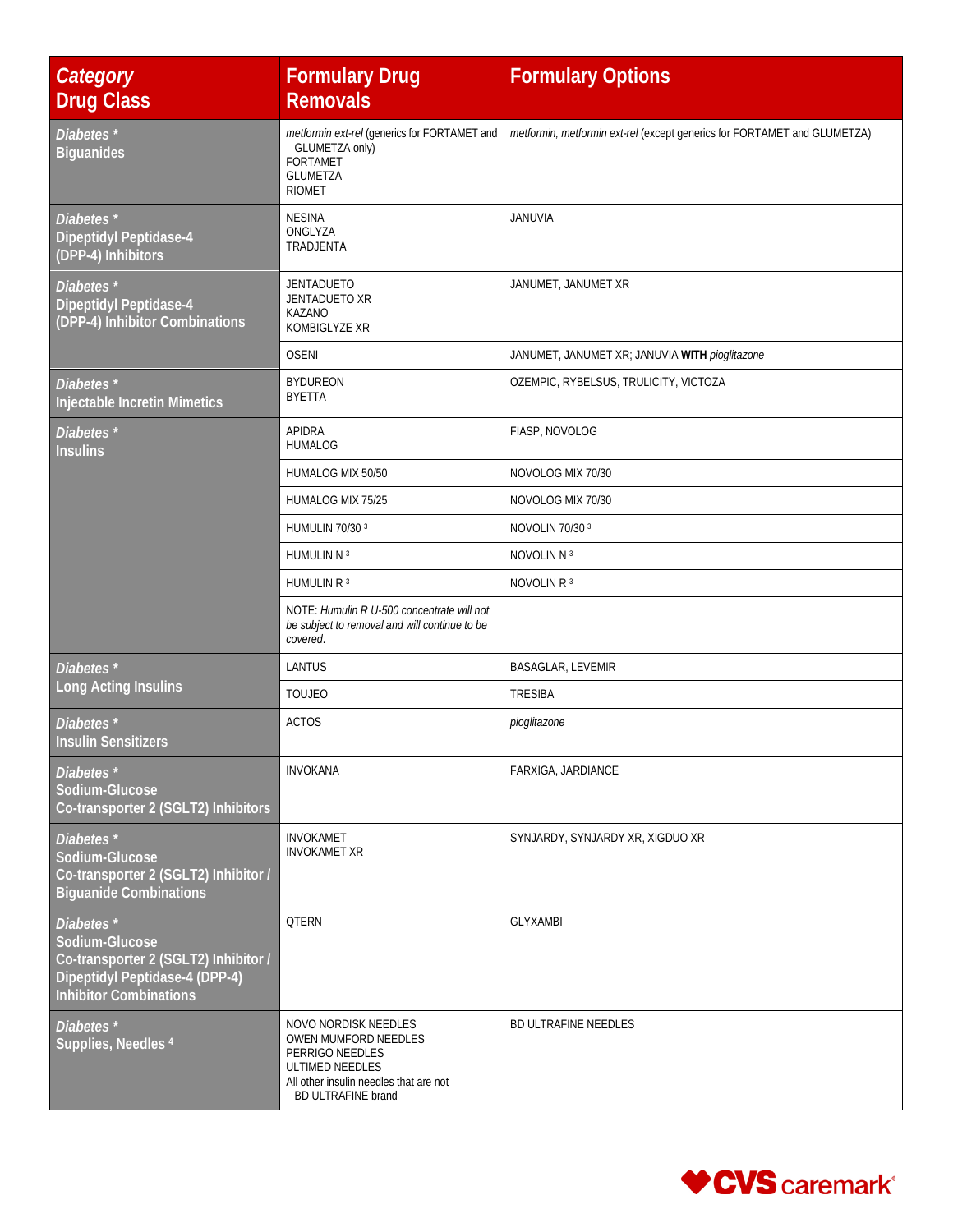| <b>Category</b><br><b>Drug Class</b>                                   | <b>Formulary Drug</b><br><b>Removals</b>                                                                                                                                                                                                                                                                                                               | <b>Formulary Options</b>                                                                                                                                            |
|------------------------------------------------------------------------|--------------------------------------------------------------------------------------------------------------------------------------------------------------------------------------------------------------------------------------------------------------------------------------------------------------------------------------------------------|---------------------------------------------------------------------------------------------------------------------------------------------------------------------|
| Diabetes <sup>*</sup><br>Supplies, Syringes 4                          | ALLISON MEDICAL INSULIN SYRINGES<br>TRIVIDIA INSULIN SYRINGES<br>ULTIMED INSULIN SYRINGES<br>All other insulin syringes that are not<br><b>BD ULTRAFINE brand</b>                                                                                                                                                                                      | BD ULTRAFINE INSULIN SYRINGES                                                                                                                                       |
| Diabetes <sup>*</sup><br>Supplies, Test Strips and Kits <sup>5,6</sup> | BREEZE 2 STRIPS AND KITS<br>CONTOUR NEXT STRIPS AND KITS<br>CONTOUR STRIPS AND KITS<br>FREESTYLE STRIPS AND KITS<br>ONETOUCH ULTRA STRIPS AND KITS<br>ONETOUCH VERIO STRIPS AND KITS<br>All other test strips that are not<br>ACCU-CHEK brand                                                                                                          | ACCU-CHEK AVIVA PLUS STRIPS AND KITS 5,<br>ACCU-CHEK COMPACT PLUS STRIPS AND KITS 5,<br>ACCU-CHEK GUIDE STRIPS AND KITS 5,<br>ACCU-CHEK SMARTVIEW STRIPS AND KITS 5 |
|                                                                        | ENLITE CONTINUOUS<br><b>GLUCOSE MONITORING SYSTEM</b><br>FREESTYLE LIBRE CONTINUOUS<br><b>GLUCOSE MONITORING SYSTEM</b><br><b>GUARDIAN CONNECT CONTINUOUS</b><br><b>GLUCOSE MONITORING SYSTEM</b>                                                                                                                                                      | DEXCOM CONTINUOUS GLUCOSE MONITORING SYSTEM                                                                                                                         |
| <b>Dietary Supplements</b>                                             | <b>FOSTEUM</b><br><b>FOSTEUM PLUS</b>                                                                                                                                                                                                                                                                                                                  | alendronate, ibandronate, risedronate                                                                                                                               |
|                                                                        | Activite<br>Dexifol<br>Folvite-D<br>Genicin Vita-S<br>HylaVite<br>Lorid<br><b>TronVite</b><br>Vitasure<br>Xvite<br>FERIVA 21/7<br><b>FOLIC-K</b><br><b>NICADAN</b><br><b>NICAPRIN</b><br>NICAZEL<br>NICAZEL FORTE<br><b>NICOMIDE</b><br><b>OMNIVEX</b><br>ORTHO D<br>ORTHO DF<br>RHEUMATE<br><b>RIBOZEL</b><br><b>TALIVA</b><br><b>XYZBAC</b><br>ZYVIT | folic acid                                                                                                                                                          |
|                                                                        | PRODIGEN<br>VASCULERA                                                                                                                                                                                                                                                                                                                                  | Consult doctor                                                                                                                                                      |
| <b>Erectile Dysfunction</b> *<br>Phosphodiesterase Inhibitors          | <b>CIALIS</b><br><b>STENDRA</b><br><b>VIAGRA</b>                                                                                                                                                                                                                                                                                                       | sildenafil, tadalafil                                                                                                                                               |
| <b>Estrogen Replacement</b> *                                          | MINIVELLE<br><b>VIVELLE-DOT</b>                                                                                                                                                                                                                                                                                                                        | estradiol, DIVIGEL, EVAMIST                                                                                                                                         |
| <b>Fertility Regulators</b><br><b>Follicle-Stimulating Hormones</b>    | <b>FOLLISTIM AQ</b>                                                                                                                                                                                                                                                                                                                                    | GONAL-F                                                                                                                                                             |
| Gastrointestinal<br>Anticholinergics                                   | chlordiazepoxide-clidinium<br>(NDC^42494040901 only)<br>GLYCOPYRROLATE TABLET 1.5 MG                                                                                                                                                                                                                                                                   | dicyclomine                                                                                                                                                         |
| Gastrointestinal<br><b>Antidiarrheals</b>                              | ENTERAGAM                                                                                                                                                                                                                                                                                                                                              | alosetron, VIBERZI, XIFAXAN 550 MG                                                                                                                                  |

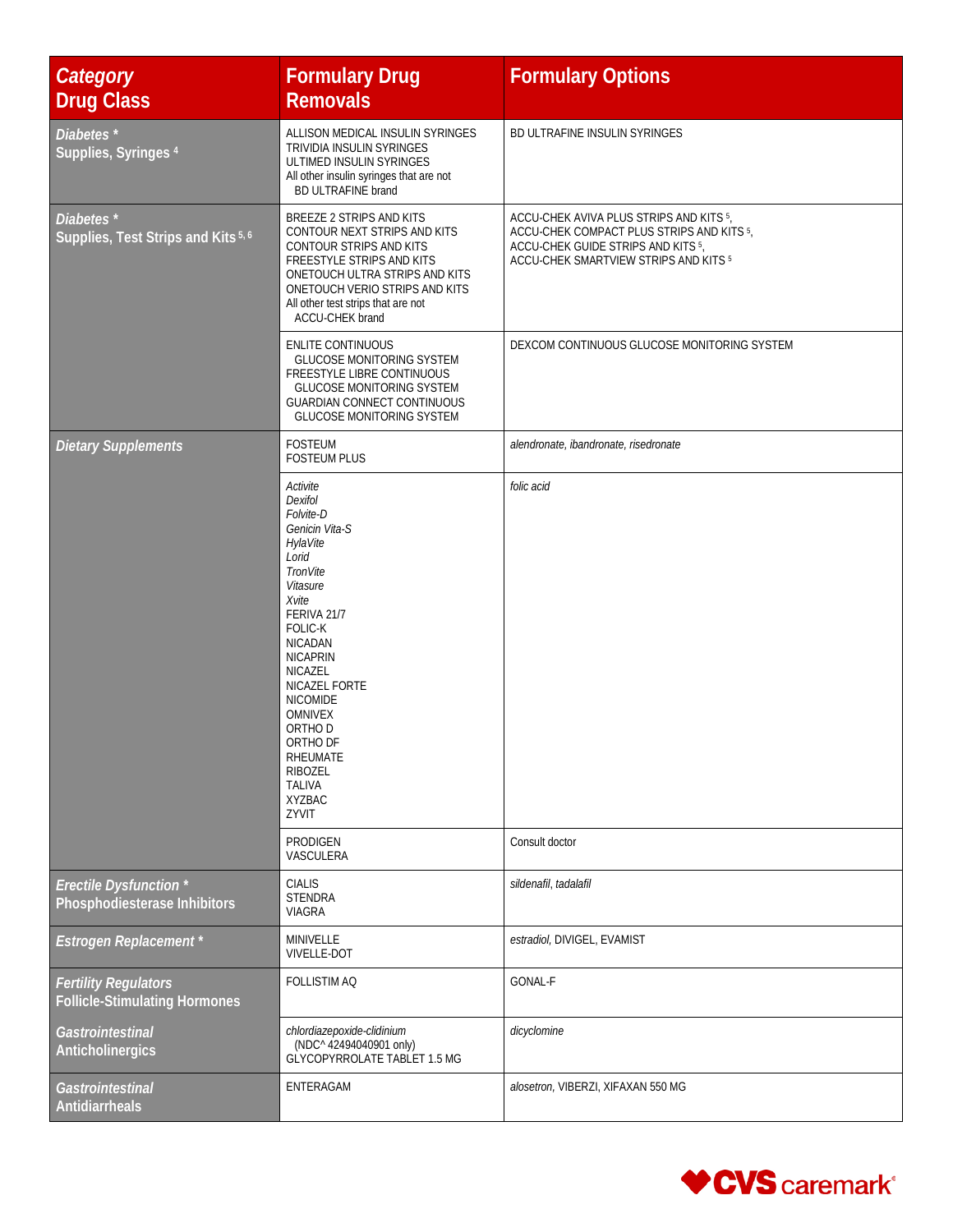| Category<br><b>Drug Class</b>                                                                                                 | <b>Formulary Drug</b><br><b>Removals</b>                                                                                              | <b>Formulary Options</b>                                                                                                                                                                            |
|-------------------------------------------------------------------------------------------------------------------------------|---------------------------------------------------------------------------------------------------------------------------------------|-----------------------------------------------------------------------------------------------------------------------------------------------------------------------------------------------------|
| Gastrointestinal<br><b>Antiemetics</b>                                                                                        | TRANSDERM SCOP                                                                                                                        | meclizine, scopolamine transdermal                                                                                                                                                                  |
|                                                                                                                               | ZUPLENZ                                                                                                                               | granisetron, ondansetron, SANCUSO                                                                                                                                                                   |
| Gastrointestinal                                                                                                              | <b>LACTULOSE PAK</b>                                                                                                                  | lactulose solution                                                                                                                                                                                  |
| Laxatives                                                                                                                     | <b>MOVIPREP</b><br>OSMOPREP                                                                                                           | peg 3350-electrolytes, SUPREP                                                                                                                                                                       |
| Gastrointestinal<br>Proton Pump Inhibitors (PPIs)                                                                             | omeprazole-sodium bicarbonate<br><b>ACIPHEX</b><br><b>ACIPHEX SPRINKLE</b><br><b>NEXIUM</b><br>PREVACID<br><b>PROTONIX</b><br>ZEGERID | esomeprazole, lansoprazole, omeprazole, pantoprazole, DEXILANT                                                                                                                                      |
| Gastrointestinal<br><b>Ulcer Treatment</b>                                                                                    | CARAFATE                                                                                                                              | sucralfate                                                                                                                                                                                          |
| <b>Gaucher Disease</b>                                                                                                        | <b>ELELYSO</b>                                                                                                                        | CERDELGA, CEREZYME                                                                                                                                                                                  |
| Genitourinary<br><b>Interstitial Cystitis</b>                                                                                 | RIMSO-50                                                                                                                              | Consult doctor                                                                                                                                                                                      |
| Gout <sup>*</sup>                                                                                                             | COLCRYS                                                                                                                               | colchicine tablet                                                                                                                                                                                   |
| <b>Growth Hormones</b>                                                                                                        | NORDITROPIN<br>NUTROPIN AQ<br>OMNITROPE<br>SAIZEN                                                                                     | GENOTROPIN, HUMATROPE                                                                                                                                                                               |
| Hematologic                                                                                                                   | COUMADIN                                                                                                                              | warfarin                                                                                                                                                                                            |
| Anticoagulants (oral)                                                                                                         | PRADAXA                                                                                                                               | warfarin, ELIQUIS, XARELTO                                                                                                                                                                          |
| Hematologic<br><b>Erythropoiesis-Stimulating Agents</b>                                                                       | <b>EPOGEN</b><br><b>PROCRIT</b>                                                                                                       | ARANESP, RETACRIT                                                                                                                                                                                   |
| Hematologic<br>Hemophilia A                                                                                                   | ELOCTATE                                                                                                                              | ADYNOVATE, JIVI, KOGENATE FS, KOVALTRY, NOVOEIGHT, NUWIQ                                                                                                                                            |
| Hematologic<br>Hemophilia B                                                                                                   | <b>ALPROLIX</b>                                                                                                                       | Consult doctor                                                                                                                                                                                      |
| Hematologic                                                                                                                   | <b>FULPHILA</b>                                                                                                                       | NEULASTA, UDENYCA                                                                                                                                                                                   |
| Neutropenia Colony Stimulating<br>Factors                                                                                     | <b>GRANIX</b><br>NEUPOGEN<br>ZARXIO                                                                                                   | <b>NIVESTYM</b>                                                                                                                                                                                     |
| Hematologic                                                                                                                   | <b>PLAVIX</b>                                                                                                                         | clopidogrel, prasugrel, BRILINTA                                                                                                                                                                    |
| <b>Platelet Aggregation Inhibitors</b>                                                                                        | ZONTIVITY                                                                                                                             | Consult doctor                                                                                                                                                                                      |
| <b>High Blood Pressure *</b><br><b>Angiotensin II Receptor</b><br><b>Antagonists</b>                                          | <b>ATACAND</b><br><b>BENICAR</b><br><b>DIOVAN</b><br><b>EDARBI</b>                                                                    | candesartan, eprosartan, irbesartan, losartan, olmesartan, telmisartan, valsartan                                                                                                                   |
| <b>High Blood Pressure *</b><br><b>Angiotensin II Receptor</b><br><b>Antagonist / Diuretic Combinations</b>                   | ATACAND HCT<br><b>BENICAR HCT</b><br><b>DIOVAN HCT</b><br>EDARBYCLOR                                                                  | candesartan-hydrochlorothiazide, irbesartan-hydrochlorothiazide,<br>losartan-hydrochlorothiazide, olmesartan-hydrochlorothiazide,<br>telmisartan-hydrochlorothiazide, valsartan-hydrochlorothiazide |
| <b>High Blood Pressure *</b><br><b>Angiotensin II Receptor</b><br>Antagonist / Calcium Channel<br><b>Blocker Combinations</b> | <b>EXFORGE</b>                                                                                                                        | amlodipine-olmesartan, amlodipine-telmisartan, amlodipine-valsartan                                                                                                                                 |

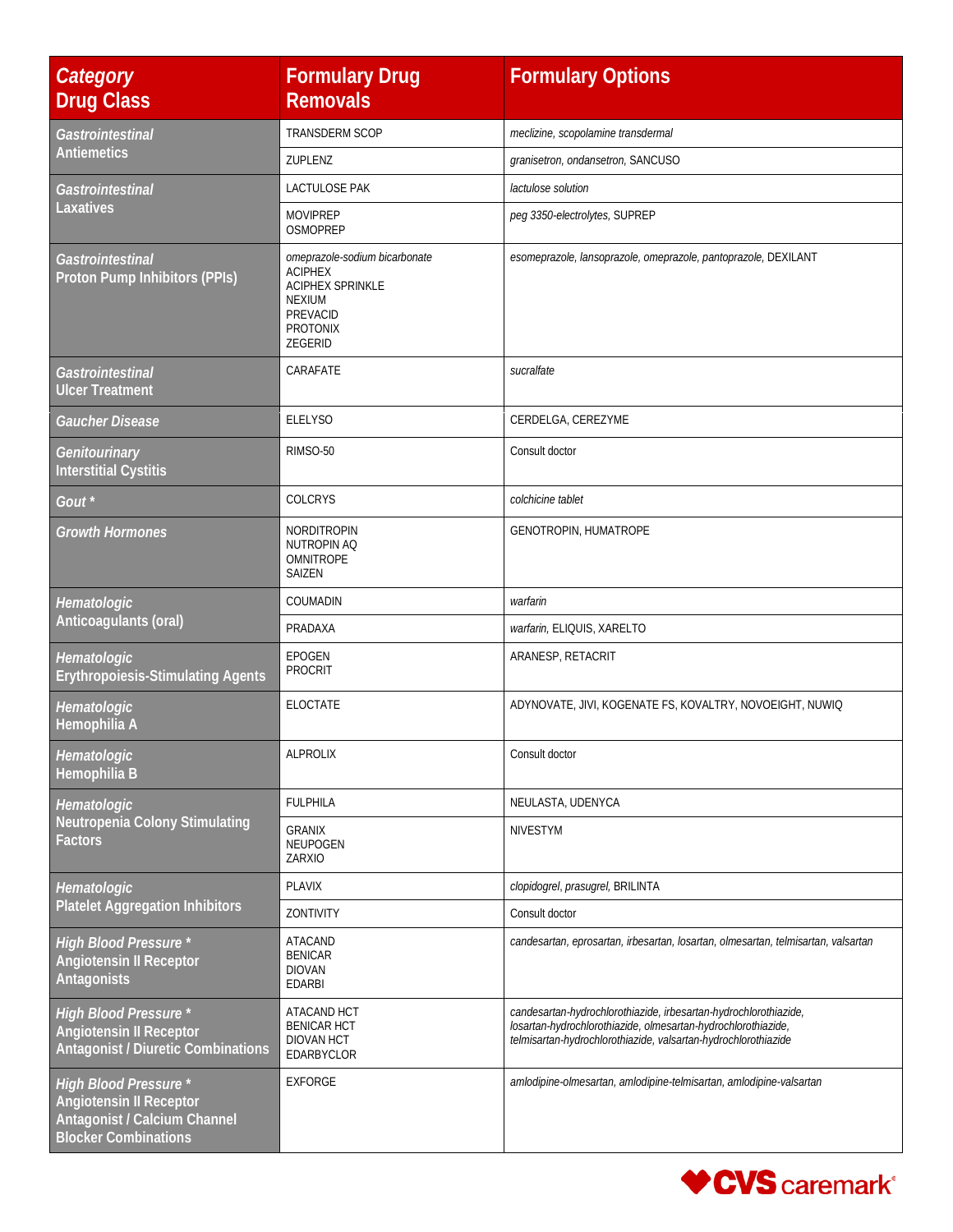| Category<br><b>Drug Class</b>                                                                                                            | <b>Formulary Drug</b><br><b>Removals</b>                                                                                                                                                                                                              | <b>Formulary Options</b>                                                                                                                                                |
|------------------------------------------------------------------------------------------------------------------------------------------|-------------------------------------------------------------------------------------------------------------------------------------------------------------------------------------------------------------------------------------------------------|-------------------------------------------------------------------------------------------------------------------------------------------------------------------------|
| <b>High Blood Pressure *</b><br><b>Angiotensin II Receptor</b><br>Antagonist / Calcium Channel<br><b>Blocker / Diuretic Combinations</b> | <b>EXFORGE HCT</b>                                                                                                                                                                                                                                    | amlodipine-valsartan-hydrochlorothiazide,<br>olmesartan-amlodipine-hydrochlorothiazide                                                                                  |
| <b>High Blood Pressure *</b><br><b>Beta-blockers</b>                                                                                     | TOPROL-XL                                                                                                                                                                                                                                             | atenolol, carvedilol, carvedilol phosphate ext-rel, metoprolol succinate ext-rel,<br>metoprolol tartrate, nadolol, pindolol, propranolol, propranolol ext-rel, BYSTOLIC |
| <b>High Blood Pressure *</b><br><b>Beta-blocker Combinations</b>                                                                         | <b>DUTOPROL</b>                                                                                                                                                                                                                                       | metoprolol succinate ext-rel WITH hydrochlorothiazide                                                                                                                   |
| <b>High Blood Pressure *</b>                                                                                                             | NORVASC                                                                                                                                                                                                                                               | amlodipine                                                                                                                                                              |
| Calcium Channel Blockers                                                                                                                 | diltiazem ext-rel (generic CARDIZEM LA only)<br>Matzim LA<br>CARDIZEM<br>CARDIZEM CD<br>CARDIZEM LA                                                                                                                                                   | diltiazem ext-rel (except generic CARDIZEM LA)                                                                                                                          |
| <b>High Blood Pressure *</b><br>Calcium Channel Blocker /<br>Nonsteroidal Anti-inflammatory<br>Drugs (NSAIDs) Combinations               | CONSENSI                                                                                                                                                                                                                                              | amlodipine WITH celecoxib                                                                                                                                               |
| <b>Huntington's Disease</b>                                                                                                              | <b>XENAZINE</b>                                                                                                                                                                                                                                       | tetrabenazine, AUSTEDO                                                                                                                                                  |
| Immunology<br><b>Hereditary Angioedema</b>                                                                                               | <b>BERINERT</b>                                                                                                                                                                                                                                       | FIRAZYR, RUCONEST                                                                                                                                                       |
| Inflammatory Bowel Disease (IBD)<br>Ulcerative Colitis*<br>Aminosalicylates                                                              | ASACOL HD<br>DELZICOL<br>LIALDA                                                                                                                                                                                                                       | balsalazide, mesalamine delayed-rel, mesalamine ext-rel, sulfasalazine,<br>sulfasalazine delayed-rel, PENTASA                                                           |
|                                                                                                                                          | COLAZAL                                                                                                                                                                                                                                               | balsalazide                                                                                                                                                             |
| Kidney Disease*<br><b>Phosphate Binders</b>                                                                                              | lanthanum carbonate<br><b>FOSRENOL</b>                                                                                                                                                                                                                | calcium acetate, sevelamer carbonate, PHOSLYRA, VELPHORO                                                                                                                |
| <b>Multiple Sclerosis</b>                                                                                                                | <b>AVONEX</b><br><b>EXTAVIA</b><br>PLEGRIDY                                                                                                                                                                                                           | glatiramer, AUBAGIO, BETASERON, COPAXONE, GILENYA, MAYZENT, REBIF,<br>TECFIDERA, TYSABRI, VUMERITY                                                                      |
| Musculoskeletal                                                                                                                          | chlorzoxazone 375 mg<br>chlorzoxazone 750 mg<br>cyclobenzaprine ext-rel capsule<br>cyclobenzaprine tablet 7.5 mg<br>Fexmid<br>Lorzone<br>orphenadrine-aspirin-caffeine<br>Orphengesic Forte<br><b>AMRIX</b><br>CHLORZOXAZONE 250 MG<br>NORGESIC FORTE | cyclobenzaprine (except cyclobenzaprine tablet 7.5 mg)                                                                                                                  |
| Narcolepsy<br><b>Wakefulness Promoters</b>                                                                                               | <b>NUVIGIL</b>                                                                                                                                                                                                                                        | armodafinil, SUNOSI                                                                                                                                                     |
| <b>Ophthalmic</b><br><b>Allergies</b>                                                                                                    | ALREX                                                                                                                                                                                                                                                 | azelastine, cromolyn sodium, olopatadine, LASTACAFT, PAZEO                                                                                                              |
| <b>Ophthalmic</b><br>Anti-infective / Anti-inflammatory                                                                                  | ZYLET                                                                                                                                                                                                                                                 | neomycin-polymyxin B-bacitracin-hydrocortisone,<br>neomycin-polymyxin B-dexamethasone, tobramycin-dexamethasone,<br>TOBRADEX OINTMENT, TOBRADEX ST                      |

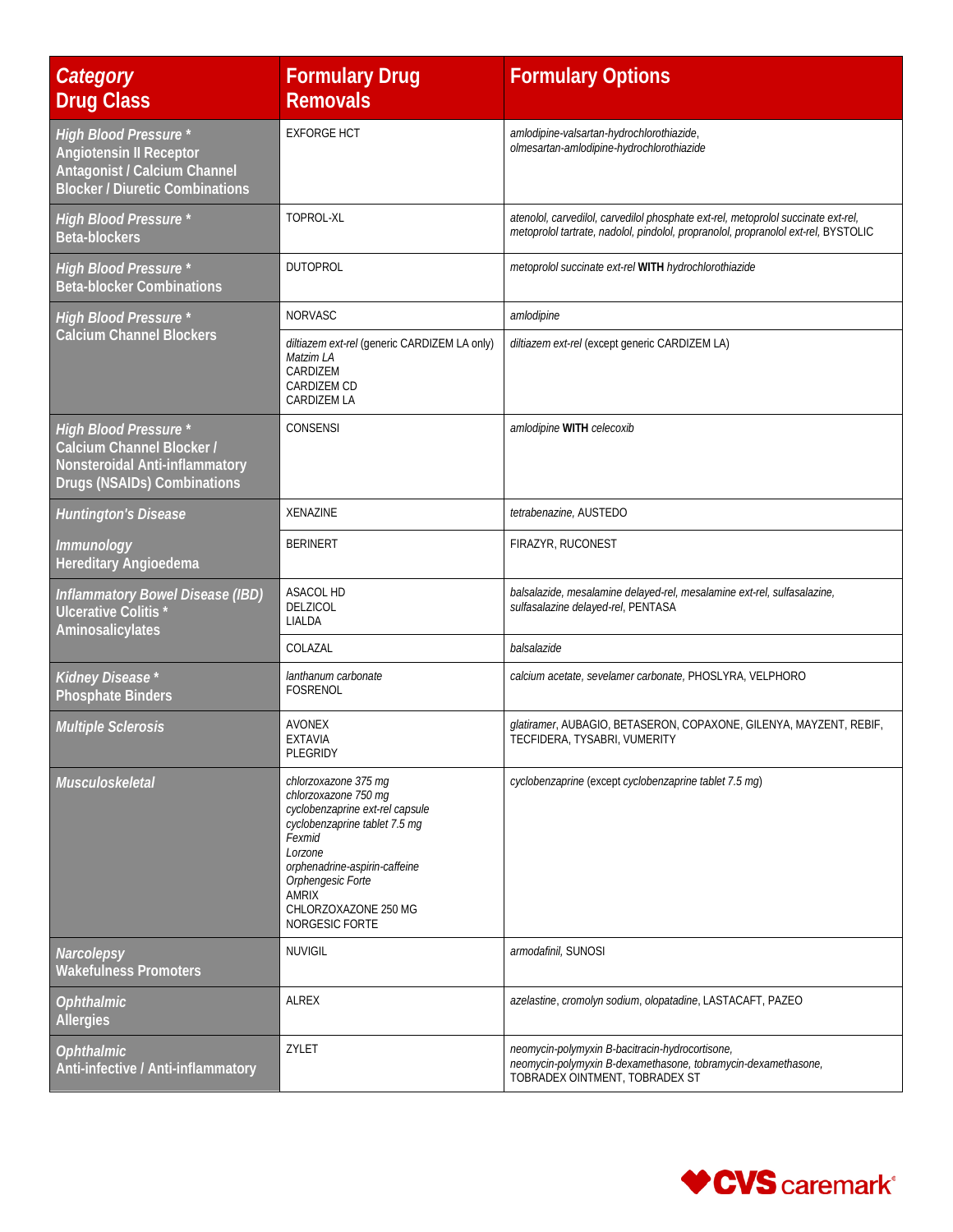| <b>Category</b><br><b>Drug Class</b>                                      | <b>Formulary Drug</b><br><b>Removals</b>                                                                                                               | <b>Formulary Options</b>                                                                                                                                                                                                                               |
|---------------------------------------------------------------------------|--------------------------------------------------------------------------------------------------------------------------------------------------------|--------------------------------------------------------------------------------------------------------------------------------------------------------------------------------------------------------------------------------------------------------|
| <b>Ophthalmic</b><br>Anti-inflammatory, Steroidal                         | <b>FLAREX</b><br><b>FML LIOUIFILM</b><br><b>LOTEMAX</b><br>LOTEMAX SM<br>PRED FORTE                                                                    | dexamethasone, loteprednol, prednisolone acetate 1%, DUREZOL, FML FORTE,<br>FML S.O.P., MAXIDEX, PRED MILD                                                                                                                                             |
| <b>Ophthalmic</b>                                                         | bimatoprost solution 0.03%                                                                                                                             | latanoprost, LUMIGAN, TRAVATAN Z                                                                                                                                                                                                                       |
| Glaucoma                                                                  | TIMOPTIC OCUDOSE                                                                                                                                       | timolol maleate solution, BETIMOL, BETOPTIC S                                                                                                                                                                                                          |
| <i><b>Ophthalmic</b></i><br><b>Miscellaneous</b>                          | AVENOVA                                                                                                                                                | Consult doctor                                                                                                                                                                                                                                         |
| <b>Opioid Dependency</b>                                                  | <b>SUBOXONE</b>                                                                                                                                        | buprenorphine-naloxone sublingual, ZUBSOLV                                                                                                                                                                                                             |
| <b>Opioid Reversal</b>                                                    | <b>EVZIO</b>                                                                                                                                           | naloxone injection, NARCAN NASAL SPRAY                                                                                                                                                                                                                 |
| Osteoarthritis <sup>*</sup><br>Viscosupplements                           | EUFLEXXA<br><b>HYALGAN</b><br><b>MONOVISC</b><br><b>ORTHOVISC</b><br><b>SYNVISC</b><br>SYNVISC-ONE                                                     | DUROLANE, GEL-ONE, GELSYN-3, SUPARTZ FX, VISCO-3                                                                                                                                                                                                       |
| Osteoporosis <sup>*</sup><br><b>Calcium Regulators</b>                    | <b>MIACALCIN INJECTION</b>                                                                                                                             | alendronate, calcitonin-salmon, ibandronate, risedronate, FORTEO, PROLIA,<br><b>TYMLOS</b>                                                                                                                                                             |
|                                                                           | MIACALCIN NASAL SPRAY                                                                                                                                  | calcitonin-salmon                                                                                                                                                                                                                                      |
| <b>Overactive Bladder / Incontinence</b><br><b>Urinary Antispasmodics</b> | DETROL LA<br><b>ENABLEX</b><br><b>OXYTROL</b>                                                                                                          | darifenacin ext-rel, oxybutynin ext-rel, solifenacin, tolterodine, tolterodine ext-rel,<br>trospium, trospium ext-rel, MYRBETRIQ, TOVIAZ                                                                                                               |
| Pain<br>Headache *                                                        | butalbital-acetaminophen-caffeine capsule<br>Vanatol LQ<br>Vanatol S<br>BUTALBITAL-ACETAMINOPHEN<br>(NDC^ 69499034230 only)<br><b>FIORICET CAPSULE</b> | diclofenac sodium, ibuprofen,<br>naproxen (except naproxen CR or naproxen suspension)                                                                                                                                                                  |
|                                                                           | dihydroergotamine spray<br>ergotamine-caffeine<br>Migergot<br>CAFERGOT                                                                                 | eletriptan, naratriptan, rizatriptan, sumatriptan, zolmitriptan, NURTEC ODT,<br>ONZETRA XSAIL, REYVOW, UBRELVY, ZEMBRACE SYMTOUCH,<br><b>ZOMIG NASAL SPRAY</b>                                                                                         |
|                                                                           | sumatriptan-naproxen<br><b>TREXIMET</b>                                                                                                                | diclofenac sodium, ibuprofen or naproxen (except naproxen CR or<br>naproxen suspension) WITH eletriptan, naratriptan, rizatriptan, sumatriptan,<br>zolmitriptan, NURTEC ODT, ONZETRA XSAIL, REYVOW, UBRELVY,<br>ZEMBRACE SYMTOUCH or ZOMIG NASAL SPRAY |
| Pain                                                                      | <b>BUTRANS</b>                                                                                                                                         | buprenorphine transdermal, BELBUCA                                                                                                                                                                                                                     |
| <b>Opioid Analgesics</b>                                                  | LAZANDA                                                                                                                                                | fentanyl transmucosal lozenge, SUBSYS                                                                                                                                                                                                                  |
|                                                                           | levorphanol<br><b>HYSINGLA ER</b><br><b>OXYCONTIN</b><br>ZOHYDRO ER                                                                                    | fentanyl transdermal, hydromorphone ext-rel, methadone, morphine ext-rel,<br>NUCYNTA ER, XTAMPZA ER                                                                                                                                                    |
|                                                                           | PERCOCET<br><b>PRIMLEV</b>                                                                                                                             | hydrocodone-acetaminophen, hydromorphone, morphine,<br>oxycodone-acetaminophen, NUCYNTA                                                                                                                                                                |
|                                                                           | tramadol (NDC^ 52817019610 only)                                                                                                                       | tramadol (except NDC^ 52817019610), tramadol ext-rel                                                                                                                                                                                                   |
| Pain<br><b>Topical Local Anesthetics</b>                                  | LIDOCAINE-TETRACAINE CREAM<br><b>LIDOTREX</b>                                                                                                          | lidocaine-prilocaine                                                                                                                                                                                                                                   |
| Pain and Inflammation *<br>Corticosteroids                                | Dexpak<br><b>MILLIPRED</b><br><b>RAYOS</b>                                                                                                             | dexamethasone, hydrocortisone, methylprednisolone, prednisolone solution,<br>prednisone                                                                                                                                                                |

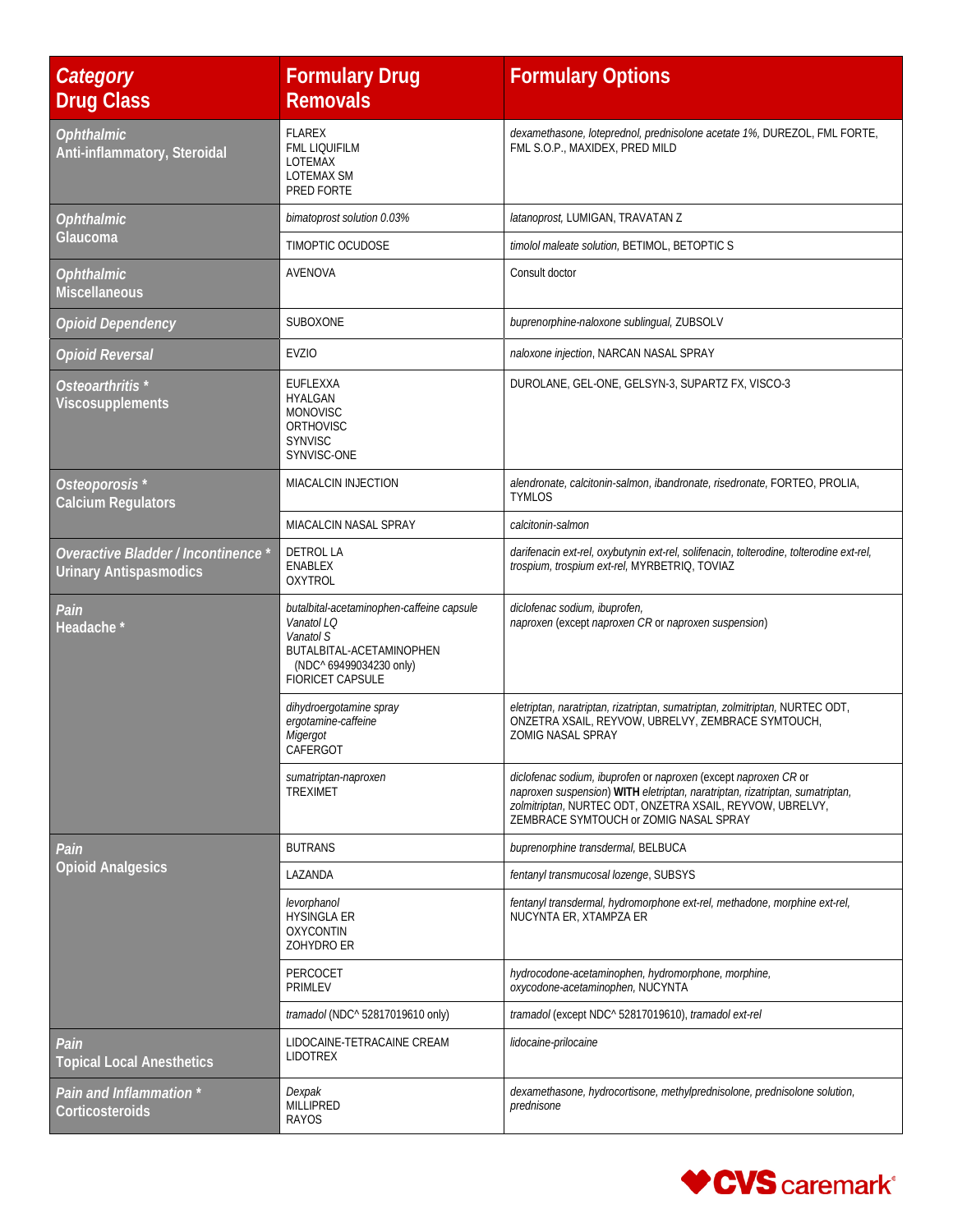| Category<br><b>Drug Class</b>                                                              | <b>Formulary Drug</b><br><b>Removals</b>                                                                                                                                              | <b>Formulary Options</b>                                                                                                                                                               |
|--------------------------------------------------------------------------------------------|---------------------------------------------------------------------------------------------------------------------------------------------------------------------------------------|----------------------------------------------------------------------------------------------------------------------------------------------------------------------------------------|
| Pain and Inflammation *<br>Nonsteroidal Anti-inflammatory<br>Drugs (NSAIDs) / Combinations | ARTHROTEC                                                                                                                                                                             | celecoxib; diclofenac sodium, ibuprofen, meloxicam or<br>naproxen (except naproxen CR or naproxen suspension) WITH esomeprazole,<br>lansoprazole, omeprazole, pantoprazole or DEXILANT |
|                                                                                            | diclofenac sodium gel 1%<br>(NDC^ 69499031866 only)<br>Diclofex DC (NDC^ 51021037201 only)<br>Diclosaicin<br>Inflammacin<br>NuDiclo SoluPak<br>NuDiclo TabPak<br><b>PENNSAID</b>      | diclofenac sodium, diclofenac sodium gel 1% (except NDC^ 69499031866),<br>diclofenac sodium solution, ibuprofen, meloxicam,<br>naproxen (except naproxen CR or naproxen suspension)    |
|                                                                                            | fenoprofen capsule<br>ketoprofen capsule 25 mg<br>ketoprofen ext-rel capsule<br>naproxen CR<br>CAMBIA<br>FENOPROFEN CAPSULE<br><b>INDOCIN</b><br>NAPRELAN<br><b>SPRIX</b><br>ZORVOLEX | diclofenac sodium, ibuprofen, meloxicam,<br>naproxen (except naproxen CR or naproxen suspension)                                                                                       |
|                                                                                            | naproxen-esomeprazole                                                                                                                                                                 | diclofenac sodium, ibuprofen, meloxicam or naproxen (except naproxen CR or<br>naproxen suspension) WITH esomeprazole, lansoprazole, omeprazole,<br>pantoprazole or DEXILANT            |
|                                                                                            | naproxen suspension                                                                                                                                                                   | ibuprofen                                                                                                                                                                              |
| Postherpetic Neuralgia                                                                     | <b>HORIZANT</b>                                                                                                                                                                       | gabapentin, GRALISE                                                                                                                                                                    |
| <b>Prostate Condition</b><br>Benign Prostatic Hyperplasia *                                | <b>JALYN</b>                                                                                                                                                                          | dutasteride-tamsulosin; dutasteride or finasteride WITH alfuzosin ext-rel,<br>doxazosin, silodosin, tamsulosin or terazosin                                                            |
|                                                                                            | <b>RAPAFLO</b><br>UROXATRAL                                                                                                                                                           | alfuzosin ext-rel, doxazosin, silodosin, tamsulosin, terazosin                                                                                                                         |
| Respiratory<br>Alpha-1 Antitrypsin Deficiency                                              | <b>ZEMAIRA</b>                                                                                                                                                                        | PROLASTIN-C                                                                                                                                                                            |
| <b>Respiratory</b><br>Cough                                                                | benzonatate<br>(NDCs^69336012615, 69499032915 only)                                                                                                                                   | benzonatate (except NDCs^ 69336012615, 69499032915)                                                                                                                                    |
| <b>Sleep Disorder</b><br>Hypnotics, Non-benzodiazepines                                    | <b>INTERMEZZO</b><br>LUNESTA<br>ROZEREM<br><b>ZOLPIMIST</b>                                                                                                                           | eszopiclone, ramelteon, zolpidem, zolpidem ext-rel, zolpidem sublingual,<br><b>BELSOMRA, SILENOR</b>                                                                                   |
| Testosterone Replacement *<br>Androgens                                                    | testosterone gel 1% (authorized generics for<br>TESTIM and VOGELXO only)<br>ANDROGEL 1%<br><b>FORTESTA</b><br><b>NATESTO</b><br><b>TESTIM</b><br>VOGELXO                              | testosterone gel (except authorized generics for TESTIM and VOGELXO),<br>testosterone solution, ANDRODERM                                                                              |
| <b>Thyroid Supplements</b>                                                                 | <b>TIROSINT</b>                                                                                                                                                                       | levothyroxine, SYNTHROID                                                                                                                                                               |

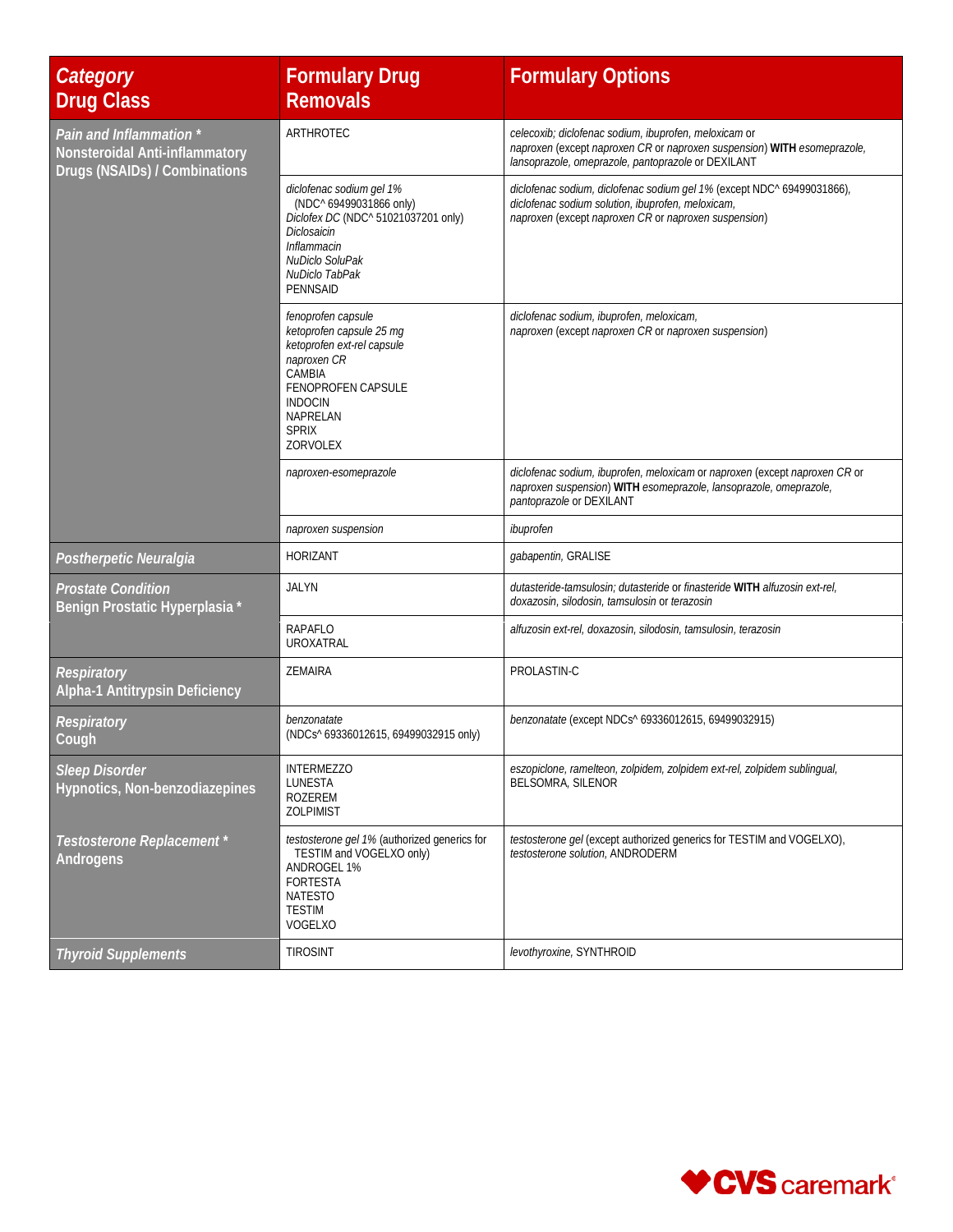| Category<br>Drug Class                                 | <b>Other Considerations</b>                                                                                                                                                                                                                                                                                                                                                                                                                  |
|--------------------------------------------------------|----------------------------------------------------------------------------------------------------------------------------------------------------------------------------------------------------------------------------------------------------------------------------------------------------------------------------------------------------------------------------------------------------------------------------------------------|
| <b>All Drugs</b>                                       | On a quarterly basis, new and existing products - including limited source generics, products with significant cost inflation, and<br>specialty and non-specialty products - may be re-evaluated to determine appropriate formulary placement. These evaluations will<br>assess whether clinically appropriate and cost-effective options remain available on the formulary and may result in removal, addition<br>or deletion of a product. |
| Autoimmune and Hepatitis C *                           | For some clients, an Indication-Based Formulary will be utilized for products in these classes and may result in additional removals for<br>certain conditions only.                                                                                                                                                                                                                                                                         |
| Drugs for Infusion Into Spaces<br>Other Than the Blood | A drug that must be infused into a space other than the blood will generally not be covered under the prescription drug benefit.                                                                                                                                                                                                                                                                                                             |
| New-to-Market Agents <sup>7</sup>                      | New-to-market products and new variations of products already in the marketplace will not be added to the formulary immediately.<br>Each product will be evaluated for clinical appropriateness and cost-effectiveness. Recommended additions to the formulary will be<br>presented to the CVS Caremark® National Pharmacy and Therapeutics Committee (or other appropriate reviewing body) for review and<br>approval.                      |

The listed formulary options are subject to change.

**List of Formulary Drug Removals**

BYETTA

ABILIFY ACANYA ACIPHEX ACIPHEX SPRINKLE ACTEMRA ACTICLATE *Activite* ACTOS *acyclovir cream* ALCORTIN A ALEVICYN GEL ALEVICYN SG ALEVICYN SOLUTION ALLISON MEDICAL INSULIN SYRINGES 4 ALPROLIX ALREX ALTOPREV ALVESCO AMRIX ANDROGEL 1% APEXICON E APIDRA ARTHROTEC ASACOL HD ASMANEX ASMANEX HFA ATACAND ATACAND HCT ATOPADERM AVENOVA AVONEX BARACLUDE TABLET BEAU RX BECONASE AQ BENICAR BENICAR HCT BENSAL HP BENZACLIN *benzonatate* (NDCs^ 69336012615, 69499032915 only) BERINERT BETAPACE BETAPACE AF BEYAZ *bimatoprost solution 0.03%* BREEZE 2 STRIPS AND KITS 6 *bupropion ext-rel tablet 450 mg* BUTALBITAL-ACETAMINOPHEN (NDC^ 69499034230 only) *butalbital-acetaminophen-caffeine capsule* BUTRANS BYDUREON

CAFERGOT *calcipotriene cream calcitriol ointment* CAMBIA CARAC CARAFATE CARBINOXAMINE TABLET 6 MG CARDIZEM CARDIZEM CD CARDIZEM LA CARNITOR CARNITOR SF *chlordiazepoxide-clidinium* (NDC^ 42494040901 only) CHLORZOXAZONE 250 MG *chlorzoxazone 375 mg chlorzoxazone 750 mg* CIALIS CICATRACE CIMZIA *clindamycin gel* (NDC^ 68682046275 only) *clobetasol spray* CLOBEX SPRAY COLAZAL COLCRYS COMBIVENT RESPIMAT **CONSENSI** CONTOUR NEXT STRIPS AND KITS 6 CONTOUR STRIPS AND KITS 6 CONTRAVE CORDRAN OINTMENT *CoreMino* COUMADIN CRESTOR *cyclobenzaprine ext-rel capsule cyclobenzaprine tablet 7.5 mg* **CYMBALTA** DELZICOL DETROL LA *dexchlorpheniramine Dexifol Dexpak diclofenac sodium gel 1%* (NDC^ 69499031866 only) *Diclofex DC* (NDC^ 51021037201 only) *Diclosaicin diflorasone cream diflorasone ointment dihydroergotamine spray diltiazem ext-rel* (generic CARDIZEM LA only) DIOVAN DIOVAN HCT

DORYX DORYX MPC *doxepin cream doxycycline hyclate delayed-rel tablet 200 mg doxycycline hyclate tablet 50 mg* (NDC^ 72143021160 only) *doxycycline hyclate tablet 75 mg doxycycline hyclate tablet 150 mg doxycycline monohydrate capsule 75 mg doxycycline monohydrate capsule 150 mg* DULERA DUTOPROL DYRENIUM EDARBI EDARBYCLOR E.E.S. GRANULES EFFEXOR XR ELELYSO ELOCTATE ENABLEX ENLITE CONTINUOUS GLUCOSE MONITORING SYSTEM ENTERAGAM ENTYVIO EPICERAM EPOGEN *ergotamine-caffeine* ERYPED EUFLEXXA EVEKEO EVZIO EXFORGE EXFORGE HCT EXTAVIA FANAPT *fenofibrate tablet 120 mg* FENOGLIDE TABLET 120 MG *fenoprofen capsule* FENOPROFEN CAPSULE FERIVA 21/7 *Fexmid* FINACEA GEL FIORICET CAPSULE FLAREX *flucytosine capsule 500 mg fluocinonide cream 0.1% fluorouracil cream 0.5% fluoxetine tablet 60 mg flurandrenolide lotion* (NDC^ 24470092112 only) *flurandrenolide ointment* FML LIQUIFILM

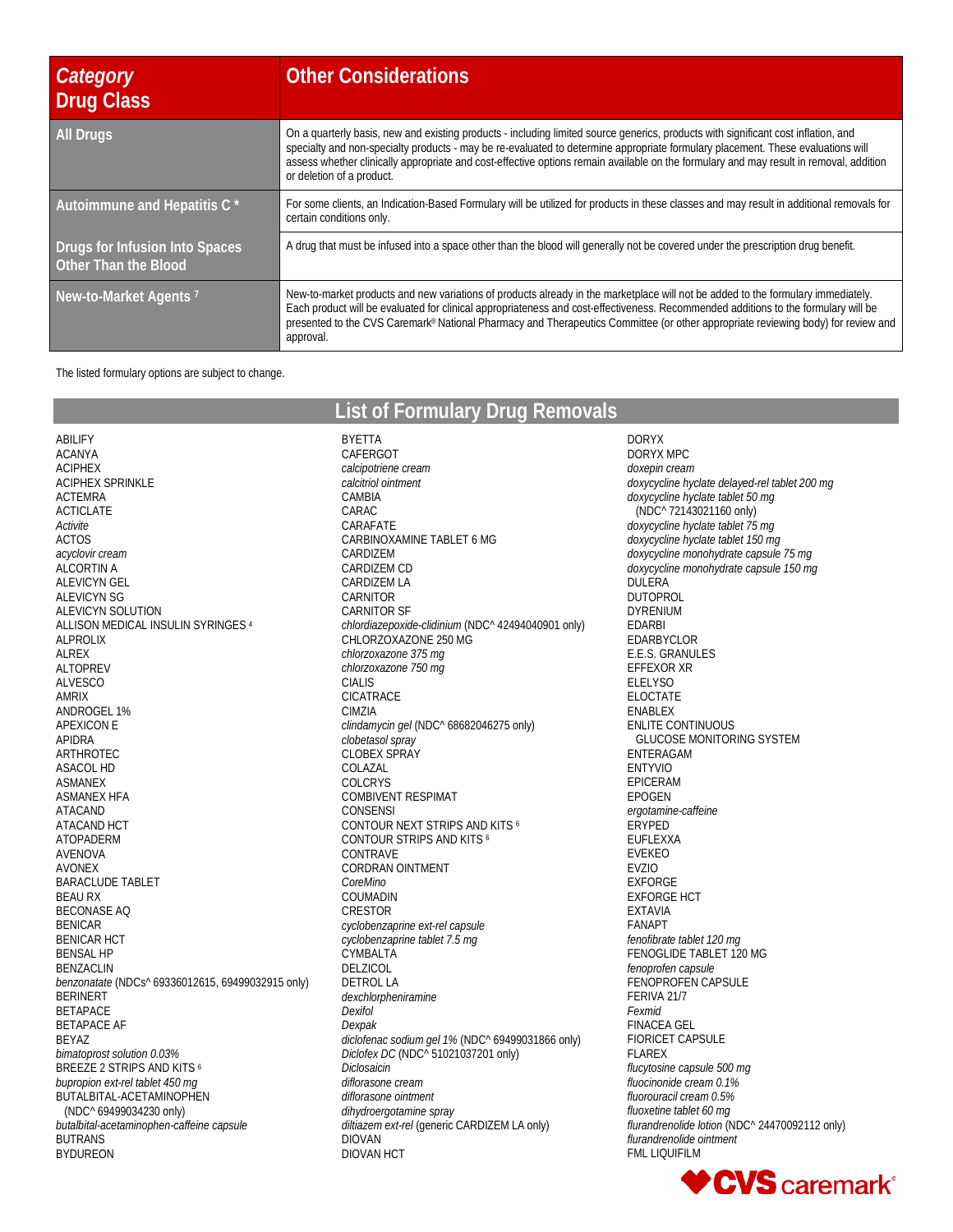FOLIC-K FOLLISTIM AQ Folvite-D FORTAMET **FORTESTA FOSRENOL FOSTEUM FOSTEUM PLUS** FREESTYLE LIBRE CONTINUOUS **GLUCOSE MONITORING SYSTEM** FREESTYLE STRIPS AND KITS 6 FULPHILA Genicin Vita-S **GLEEVEC GLUMETZA GLYCOPYRROLATE TABLET 1.5 MG GRANIX GUARDIAN CONNECT CONTINUOUS GLUCOSE MONITORING SYSTEM HORIZANT HUMALOG** HUMALOG MIX 50/50 HUMALOG MIX 75/25 **HUMULIN 70/30 3** HUMULIN N 3 HUMULIN R 3 **HYAI GAN** hydrocortisone butyrate lipophilic cream 0.1% HylaVite **HYSINGLA ER INDOCIN** Inflammacin **INTERMEZZO INTUNIV INVOKAMET INVOKAMET XR INVOKANA** JALYN **JENTADUETO JENTADUETO XR KAMDOY** KAZANO ketoconazole foam 2% Ketodan ketoprofen capsule 25 ma ketoprofen ext-rel capsule KINERET KOMBIGLYZE XR **LACTULOSE PAK** LAMICTAL **LAMICTAL ODT LAMICTAL XR** LANOXIN TABLET (125 MCG and 250 MCG only) lanthanum carbonate **LANTUS** LAZANDA **LESCOL XL** levorphanol LEXAPRO LIALDA LIDOCAINE-TETRACAINE CREAM **LIDOTREX LIPITOR LIVALO** Lorid Lorzone LOTEMAX **LOTEMAX SM I UNESTA MACRODANTIN** Matzim LA **MAVYRET** metformin ext-rel (generics for FORTAMET and GLUMETZA only) MIACALCIN INJECTION MIACALCIN NASAL SPRAY Migergot MILLIPRED

MINASTRIN 24 FE **MINIVELLE MINOCIN** minocycline ext-rel tablet Mondoxyne NL capsule 75 mg **MONOVISC MOVIPREP** mupirocin cream NAPRELAN naproxen-esomeprazole naproxen CR naproxen suspension NATAZIA **NATESTO NESINA NEUPOGEN NEXIUM NICADAN NICAPRIN NICAZEL** NICAZEL FORTE **NICOMIDE NILANDRON NORDITROPIN** NORGESIC FORTE **NORITATE NORVASC NOVACORT** NOVO NORDISK NEEDLES 4 NuDiclo SoluPak NuDiclo TabPak **NUTROPIN AQ NI IVIGIL** Okebo **OLEPTRO** OLUX-E omeprazole-sodium bicarbonate **OMNARIS OMNITROPE OMNIVEX** ONETOUCH ULTRA STRIPS AND KITS 6 ONETOUCH VERIO STRIPS AND KITS 6 **ONFI** ONGLYZA ORENCIA CLICKJECT ORENCIA INTRAVENOUS ORENCIA SUBCUTANEOUS orphenadrine-aspirin-caffeine Orphenaesic Forte ORTHO D ORTHO DF ORTHO TRI-CYCLEN LO ORTHOVISC **OSENI OSMOPREP OWEN MUMFORD NEEDLES 4 OXYCONTIN** OXYTROL PENNSAID PERCOCET PERRIGO NEEDLES 4 **PLAVIX** PLEGRIDY POLYTOZA posaconazole delayed-rel tablet PRADAXA PRED FORTE PREVACID PREVIDENT **PRIMLEV PRISTIQ** PROAIR HFA PROAIR RESPICLICK **PROCRIT PRODIGEN PROTONIX PROVENTIL HFA** PROZAC

**PSORCON QNASL OSYMIA QTERN** RAPAFLO **RAYOS RECEDO** REPATHA RHEUMATE **RIBOZEL** RIMSO-50 **RIOMET ROZEREM** RyClora **SABRIL SAIZEN SCARSILK PAD** SEROOUEL XR SIL-K PAD **SILIVEX SILTREX SIMPONI** SINGULAIR SORILUX **SPRIX STENDRA** SUBOXONE sumatriptan-naproxen SYNERDERM SYNVISC SYNVISC-ONE **TALIVA TAI T7 TARGADOX TASIGNA** TAYTULLA **TESTIM** testosterone gel 1% (authorized generics for TESTIM and VOGELXO only) TIMOPTIC OCUDOSE **TIROSINT TORI** TOBI PODHALER TOPROL-XL **TOUJEO** TRADJENTA tramadol (NDC^ 52817019610 only) **TRANSDERM SCOP TREXIMET** triamcinolone acetonide aerosol 0.2% **TRICOR** TRIVIDIA INSULIN SYRINGES<sup>4</sup> **TronVite TUDORZA** ULTIMED INSULIN SYRINGES 4 ULTIMED NEEDLES<sup>4</sup> UROXATRAL VALCYTE VALTREX Vanatol LO Vanatol S Vanoxide-HC VASCULERA VECTICAL **VELTIN** venlafaxine ext-rel tablet (except 225 mq) **VENTOLIN HFA** VEREGEN **VIAGRA VIEKIRA PAK** Vitasure **VIVELLE-DOT** VOGEL XO XANAX **XANAX XR** XENAZINE **XOLEGEL XOPENEX HFA CVS** caremark<sup>®</sup>